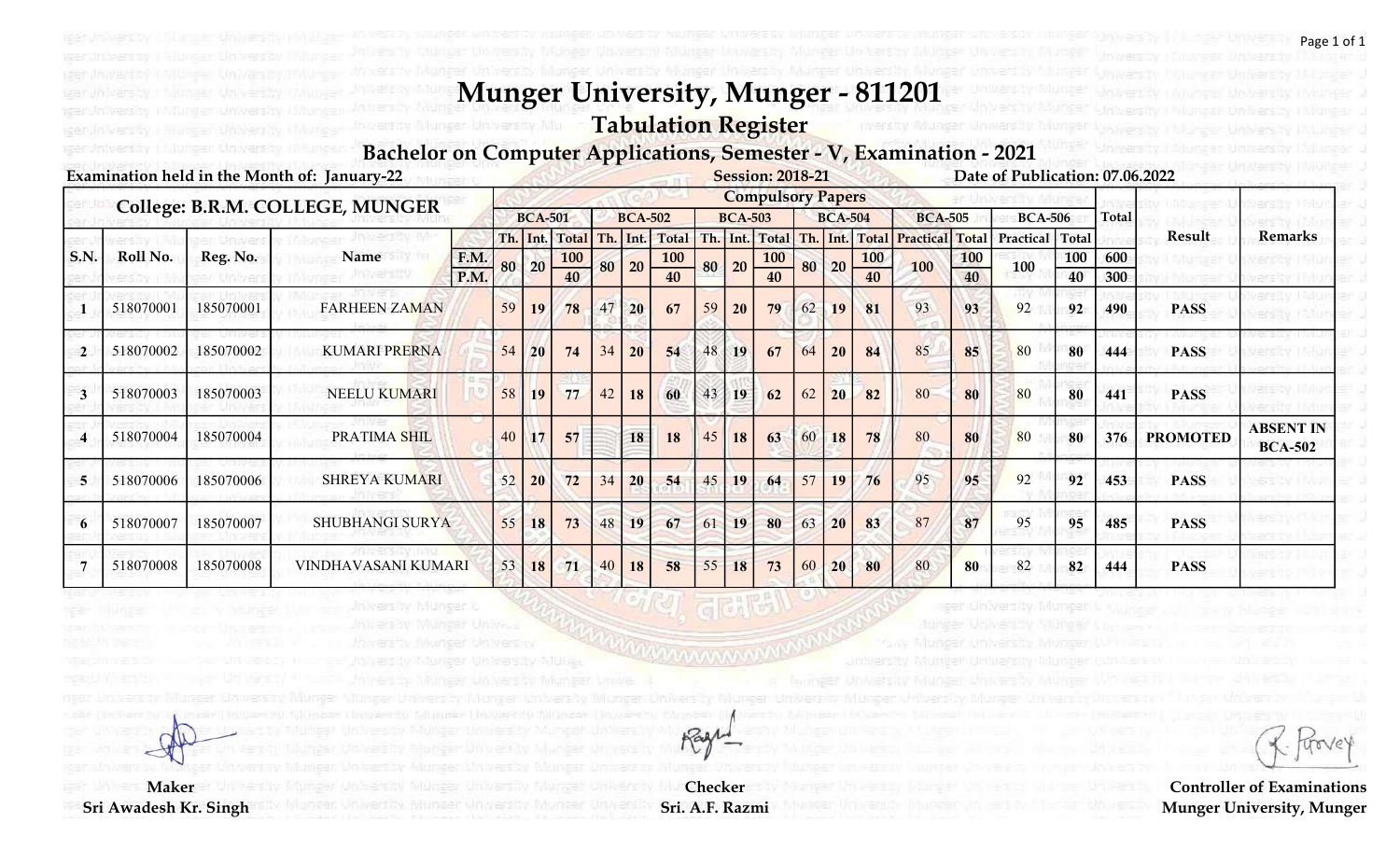Tabulation Register

#### Bachelor on Computer Applications, Semester - V, Examination - 2021

|                         | <b>Examination held in the Month of: January-22</b> | <b>Session: 2018-21</b><br>Date of Publication: 07.06.2022 |                          |              |    |       |                |     |                |              |     |                |                  |    |                |                  |                |                  |                |           |              |               |                |
|-------------------------|-----------------------------------------------------|------------------------------------------------------------|--------------------------|--------------|----|-------|----------------|-----|----------------|--------------|-----|----------------|------------------|----|----------------|------------------|----------------|------------------|----------------|-----------|--------------|---------------|----------------|
|                         |                                                     | <b>Compulsory Papers</b><br><b>BCA-501</b>                 |                          |              |    |       |                |     |                |              |     |                |                  |    |                |                  |                |                  |                |           |              |               |                |
|                         | College: R.D. COLLEGE, SHEIKHPURA                   |                                                            |                          |              |    |       |                |     | <b>BCA-502</b> |              |     | <b>BCA-503</b> |                  |    | <b>BCA-504</b> |                  | <b>BCA-505</b> |                  | <b>BCA-506</b> |           | <b>Total</b> |               |                |
| S.N.                    | Roll No.                                            | Reg. No.                                                   | Name                     |              |    |       | Th. Int. Total | Th. | Int.           | <b>Total</b> | Th. | $1$ Int.       | Total            |    |                | Th. Int. Total   | Practical      | <b>Total</b>     | Practical      | Total     |              | <b>Result</b> | <b>Remarks</b> |
|                         |                                                     |                                                            |                          | F.M.<br>P.M. |    | 80 20 | 100<br>40      | 80  | 20             | 100<br>40    | 80  | 20             | <b>100</b><br>40 | 80 | 20             | <b>100</b><br>40 | 100            | <b>100</b><br>40 | 100            | 100<br>40 | 600<br>300   |               |                |
|                         | 518090001                                           | 185090001                                                  | <b>AMIT KUMAR</b>        |              | 48 | 19    | 67             | 40  | 18             | 58           | 40  | 19             | 59               | 55 | 18             | 73               | 85             | 85               | 85             | 85        | 427          | <b>PASS</b>   |                |
| $\mathbf{2}$            | 518090002                                           | 185090002                                                  | <b>AMIT KUMAR SHARMA</b> |              | 52 | 16    | 68             | 51  | 17             | 68           | 54  | 17             | 71               | 65 | 18             | 83               | 83             | 83               | 84             | 84        | 457          | <b>PASS</b>   |                |
| 3                       | 518090003                                           | 185090003                                                  | <b>CHANDAN KUMAR</b>     |              | 52 | 19    | 71             | 50  | 18             | 68           | 53  | 19             | 72               | 56 | 18             | 74               | 87             | 87               | 88             | 88        | 460          | <b>PASS</b>   |                |
| $\overline{\mathbf{4}}$ | 518090004                                           | 185090004                                                  | <b>CHHOTU KUMAR</b>      |              | 49 | 19    | 68             | 51  | 18             | 69           | 71  | <b>19</b>      | 90               | 68 | 18             | 86               | 88             | 88               | 87             | 87        | 488          | <b>PASS</b>   |                |
| 5                       | 518090005                                           | 185090005                                                  | <b>DOLLY KUMARI</b>      |              | 41 | 19    | 60             | 41  | 18             | 59           | 50  | 19             | 69               | 58 | 18             | 76               | 80             | 80               | 81             | 81        | 425          | <b>PASS</b>   |                |
| 6                       | 518090006                                           | 185090006                                                  | <b>GAYATRI BAHAN</b>     |              | 52 | 19    | 71             | 41  | 18             | 59           | 54  | 19             | 73               | 58 | 18             | 76               | 81             | 81               | 80             | 80        | 440          | <b>PASS</b>   |                |
| $\overline{7}$          | 518090008                                           | 185090008                                                  | <b>KAMLESH KUMAR</b>     |              | 55 | 19    | 74             | 57  | 18             | 75           | 48  | 19             | 67               | 62 | 18             | 80               | 80             | 80               | 81             | 81        | 457          | <b>PASS</b>   |                |
| 8                       | 518090009                                           | 185090009                                                  | <b>KUMAR SUNDARAM</b>    |              | 51 | 19    | 70             | 50  | 18             | 68           | 55  | 19             | 74               | 58 | 18             | 76               | 81             | 81               | 80             | 80        | 449          | <b>PASS</b>   |                |
| 9                       | 518090010                                           | 185090010                                                  | <b>KUNDAN KUMAR</b>      |              | 46 | 19    | 65             | 37  | 18             | 55           | 43  | 19             | 62               | 52 | 18             | 70               | 80             | 80               | 81             | 81        | 413          | <b>PASS</b>   |                |

Checker Sri. A.F. Razmi

Ragh

**Maker** 

teer *inhers* by Hubberg and

Sri Awadesh Kr. Singh

toove

Page 1 of 3

Fillinger .

Sillinger J Wanger J

hlun≘ar J Mungar u

Murger .

Controller of Examinations Munger University, Munger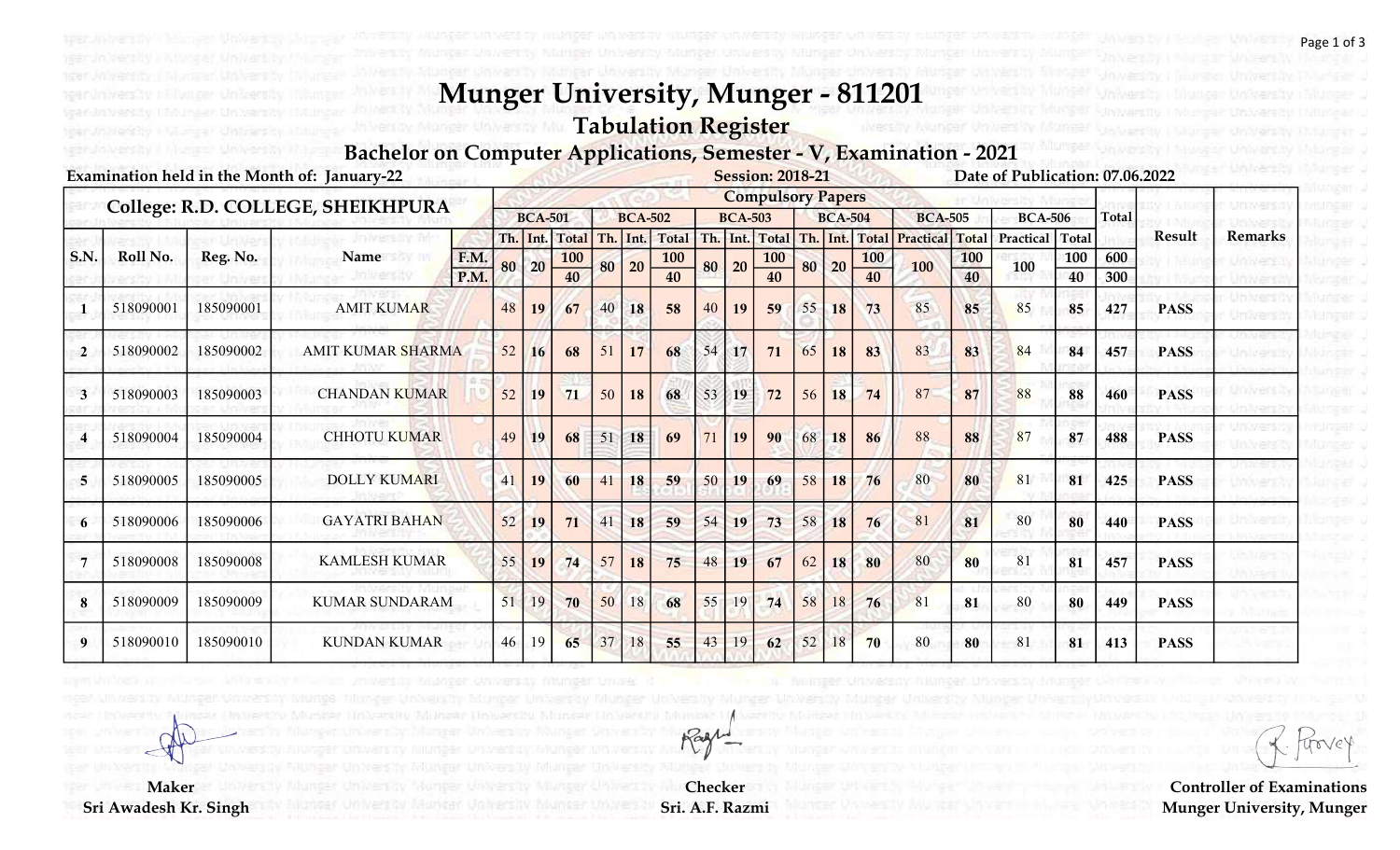Tabulation Register

#### Bachelor on Computer Applications, Semester - V, Examination - 2021

|      | Examination held in the Month of: January-22 |                                   |                          |                |    |       |                |                |          |       |                |      |                 | <b>Session: 2018-21</b> |      |                |           |                | Date of Publication: 07.06.2022 |              |     |             |                |
|------|----------------------------------------------|-----------------------------------|--------------------------|----------------|----|-------|----------------|----------------|----------|-------|----------------|------|-----------------|-------------------------|------|----------------|-----------|----------------|---------------------------------|--------------|-----|-------------|----------------|
|      |                                              | College: R.D. COLLEGE, SHEIKHPURA | <b>Compulsory Papers</b> |                |    |       |                |                |          |       |                |      |                 |                         |      |                |           |                |                                 |              |     |             |                |
|      |                                              |                                   |                          | <b>BCA-501</b> |    |       |                | <b>BCA-502</b> |          |       | <b>BCA-503</b> |      |                 | <b>BCA-504</b>          |      | <b>BCA-505</b> |           | <b>BCA-506</b> |                                 | <b>Total</b> |     |             |                |
|      |                                              |                                   |                          |                |    |       | Th. Int. Total |                | Th. Int. | Total | Th.            | Int. | <b>Total</b>    | Th.                     | Int. | <b>Total</b>   | Practical | <b>Total</b>   | Practical                       | Total        |     | Result      | <b>Remarks</b> |
| S.N. | Roll No.                                     | Reg. No.                          | Name                     | F.M.           |    | 80 20 | <b>100</b>     |                | 80 20    | 100   | 80             | 20   | <b>100</b>      | 80                      | 20   | <b>100</b>     | 100       | 100            | 100                             | 100          | 600 |             |                |
|      |                                              |                                   |                          | P.M.           |    |       | 40             |                |          | 40    |                |      | $\overline{40}$ |                         |      | 40             |           | 40             |                                 | 40           | 300 |             |                |
| 10   | 518090013                                    | 185090013                         | <b>MUSKAN KUMARI</b>     |                | 52 | 19    | 71             | 56             | 18       | 74    |                | 19   | 90              | 68                      | 18   | 86             | 85        | 85             | 84                              | 84           | 490 | <b>PASS</b> |                |
| 11   | 518090014                                    | 185090014                         | <b>NAWYA KUMARI</b>      |                | 46 | 19    | 65             | 32             | 18       | 50    | 51             | 19   | 70              | 56                      | 18   | 74             | 82        | 82             | 83                              | 83           | 424 | <b>PASS</b> |                |
| 12   | 518090015                                    | 185090015                         | <b>NISHU KUMARI</b>      |                | 52 | 19    | 71             | 58             | 18       | 76    | 65             | 19   | 84              | 51                      | 18   | 69             | 88        | 88             | 90                              | 90           | 478 | <b>PASS</b> |                |
| 13   | 518090016                                    | 185090016                         | PRAVESH KUMAR            |                | 57 | 18    | $75^{\circ}$   | 37             | 18       | 55    | 38             | 17   | 55              | 67                      | 18   | 85             | 80        | 80             | 81                              | 81           | 431 | <b>PASS</b> |                |
| 14   | 518090017                                    | 185090017                         | <b>RAHUL KUMAR</b>       |                | 47 | 19    | 66             | 33             | 18       | 51    | 41             | 19   | 60              | 52                      | 18   | 70             | 83        | 83             | 83                              | 83           | 413 | <b>PASS</b> |                |
| 15   | 518090018                                    | 185090018                         | <b>RAJ KUMAR</b>         |                | 53 | 19    | 72             | 57             | 18       | 75    | 67             | 19   | 86              | 61                      | 18   | 79             | 90        | 90             | 91                              | 91           | 493 | <b>PASS</b> |                |
| 16   | 518090019                                    | 185090019                         | <b>RAKESH KUMAR</b>      |                | 47 | 19    | 66             | 57             | 18       | 75    | 53             | 19   | 72              | 61                      | 18   | 79             | 83        | 83             | 81                              | 81           | 456 | <b>PASS</b> |                |
| 17   | 518090020                                    | 185090020                         | <b>SAKET BAKSHI</b>      |                | 46 | 19    | 65             | 46             | 18       | 64    | 60             | 19   | 79              | 61                      | 18   | 79             | 89        | 89             | 90                              | 90           | 466 | <b>PASS</b> |                |
| 18   | 518090021                                    | 185090021                         | <b>SHIFAT SAMIM</b>      |                | 51 | 19    | 70             | 54             | 18       | 72    | 58             | 19   | 77              | 66                      | 18   | 84             | 90        | 90             | 91                              | 91           | 484 | <b>PASS</b> |                |

Munger University Munja

trove

Controller of Examinations Munger University, Munger

 Maker Sri Awadesh Kr. Singh

ater Australia (f

Checker Sri. A.F. Razmi

Rage

Page 2 of 3

Filonear U

Mineer J

**Nursen** Mungerod

Mungario